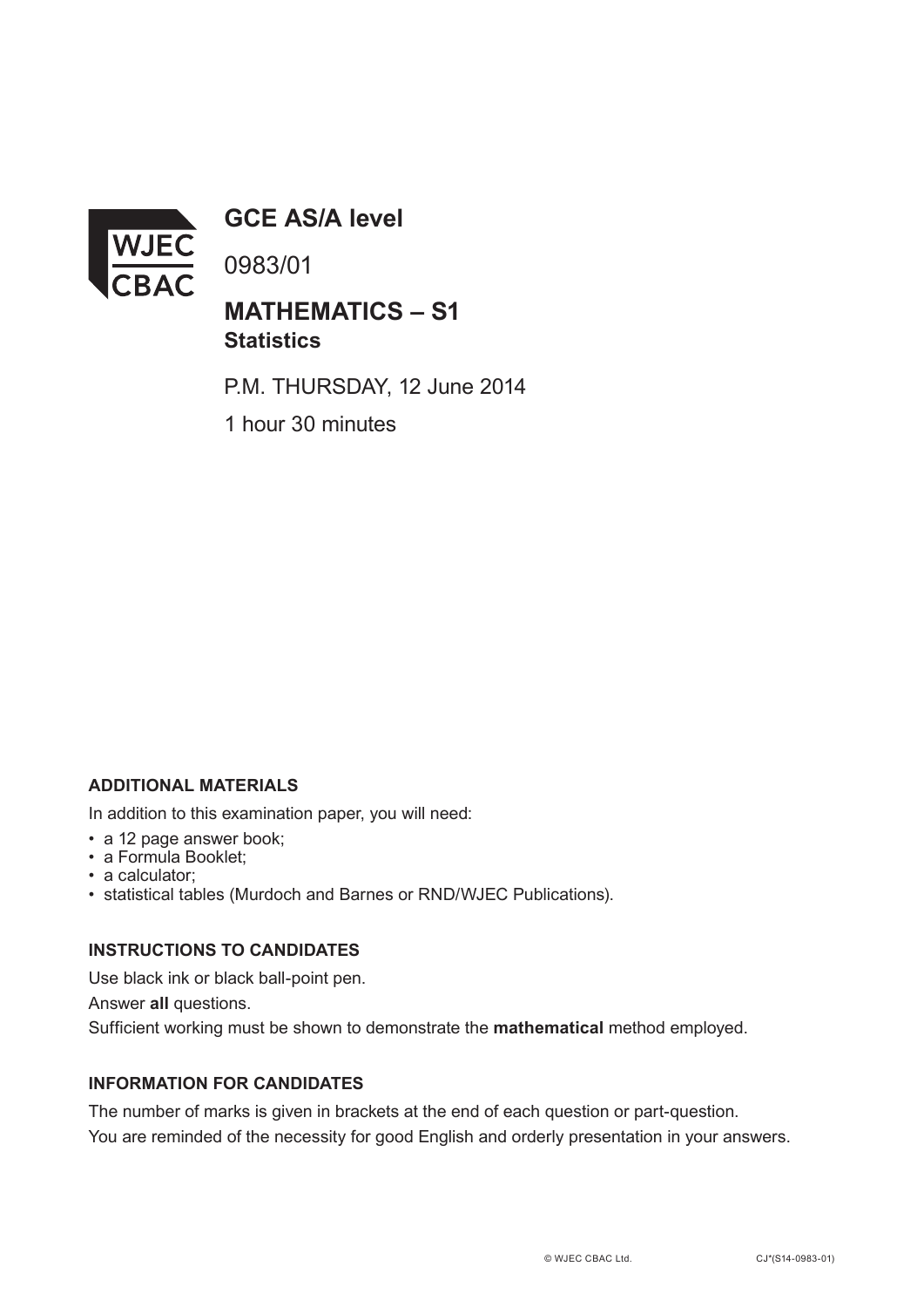**1.** The events *A* and *B* are such that

 $P(A) = 0.3$ ,  $P(B) = 0.4$ ,  $P(A \cup B) = 0.5$ .

- *(a)* Determine whether or not *A* and *B* are independent. [3]
- *(b)* Evaluate *P*(*A*|*B*′). [3]
- **2.** The random variable *X* has the binomial distribution *B*(*n*, *p*). Given that the mean and the standard deviation of *X* are both equal to 0.9, find the value of *n* and the value of *p*.  $[5]$
- **3.** A bag contains 9 coloured balls, of which 3 are red, 3 are blue and 3 are yellow. Huw selects 3 of these balls at random, without replacement. Calculate the probability that he selects

| $(a)$ 1 ball of each colour, |  |
|------------------------------|--|
|                              |  |

- *(b)* 2 balls of the same colour and 1 ball of a different colour. [4]
- **4.** In a junior football match, it may be assumed that the number of goals scored in any interval of length *t* minutes has a Poisson distribution with mean 0·1*t*. **Without the use of tables**, find the probability that the number of goals scored in the first 15 minutes of play is

| (a) 2, |                  | [3] |
|--------|------------------|-----|
|        | (b) more than 2. | [3] |

- **5.** A zoologist is studying a certain breed of dog.
	- *(a)* He knows from past experience that the probability of a newly born puppy being female is 0·55. He selects a random sample of 20 newly born puppies. Calculate the probability that the number of females in the sample is
		- (i) exactly 12,
		- (ii) between 8 and 16 (both inclusive). [8]
	- *(b)* The probability of a newly born puppy being yellow is 0·05. Use an approximating distribution to find the probability that less than 5 out of a random sample of 60 newly born puppies are yellow. [3]